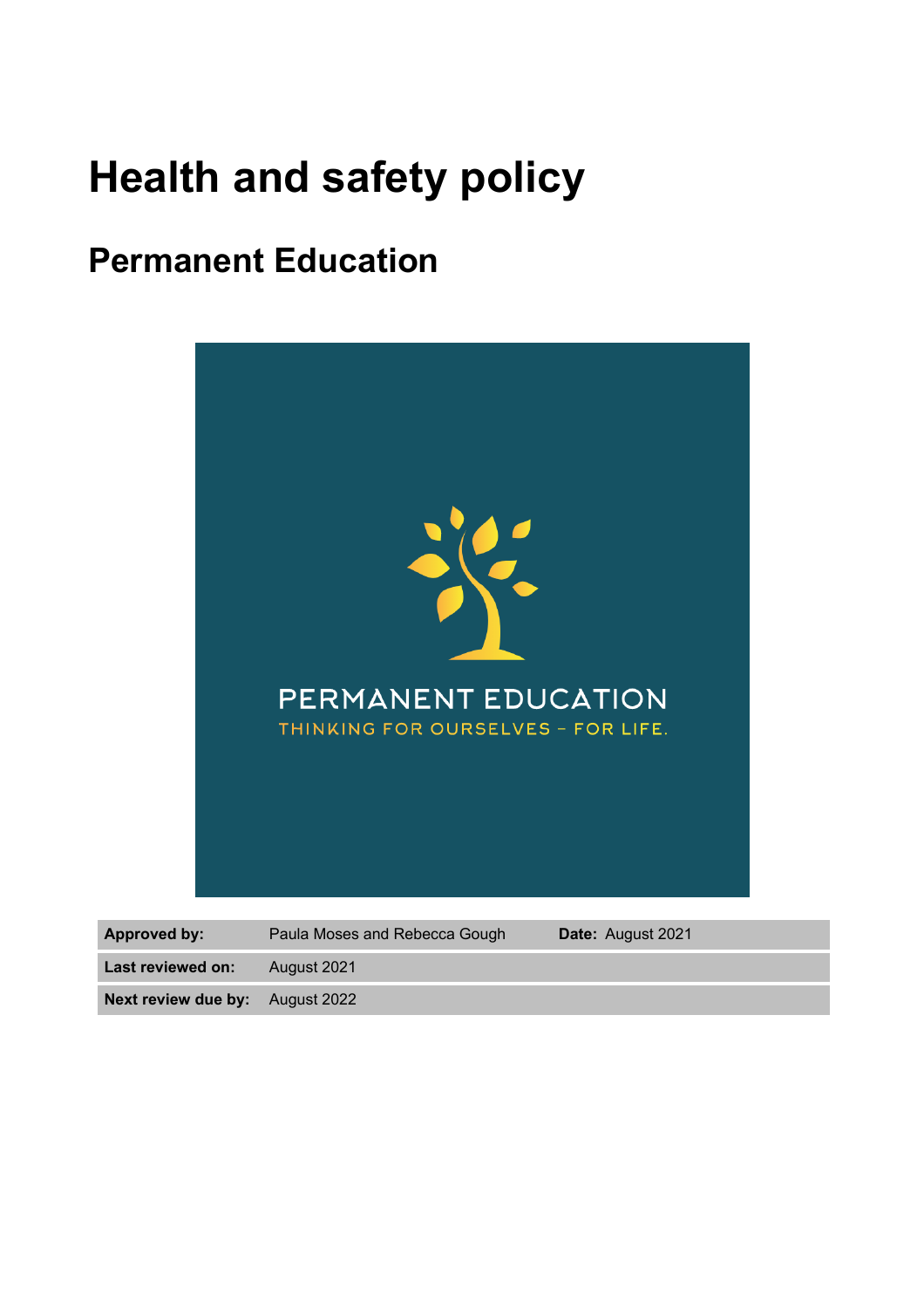### **Contents**

| Appendix 4. Recommended absence period for preventing the spread of infection13 |  |
|---------------------------------------------------------------------------------|--|

### <span id="page-1-0"></span>1. Aims

Permanent Education aims to:

- Provide and maintain a safe and healthy environment  $\bullet$
- $\bullet$ Establish and maintain safe working procedures amongst staff, pupils and all visitors to the site
- $\bullet$ Have robust procedures in place in case of emergencies
- $\bullet$ Ensure that the premises and equipment are maintained safely, and are regularly inspected

### <span id="page-1-1"></span>2. Legislation

This policy is based on advice from the Department for Education on health and safety in schools and the following legislation:

- The Health and Safety at Work etc. Act 1974, which sets out the general duties employers have towards employees and duties relating to lettings
- The Management of Health and Safety at Work Regulations 1992, which require employers to make an assessment of the risks to the health and safety of their employees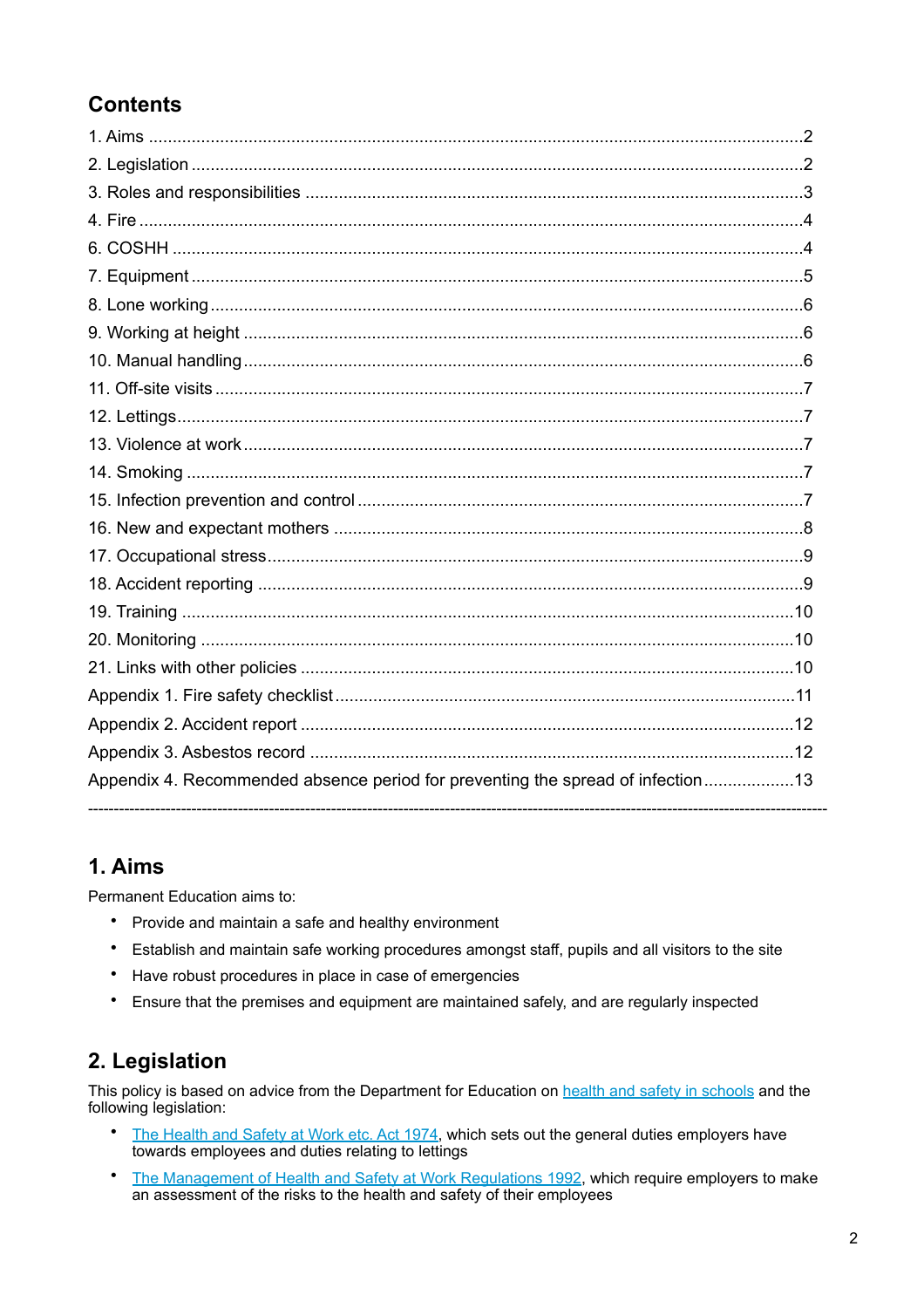- [The Management of Health and Safety at Work Regulations 1999](http://www.legislation.gov.uk/uksi/1999/3242/contents/made), which require employers to carry out risk assessments, make arrangements to implement necessary measures, and arrange for appropriate information and training
- [The Control of Substances Hazardous to Health Regulations 2002](http://www.legislation.gov.uk/uksi/2002/2677/contents/made), which require employers to control substances that are hazardous to health
- [The Reporting of Injuries, Diseases and Dangerous Occurrences Regulations \(RIDDOR\) 2013](http://www.legislation.gov.uk/uksi/2013/1471/schedule/1/paragraph/1/made), which state that some accidents must be reported to the Health and Safety Executive and set out the timeframe for this and how long records of such accidents must be kept
- [The Health and Safety \(Display Screen Equipment\) Regulations 1992](http://www.legislation.gov.uk/uksi/1992/2792/contents/made), which require employers to carry out digital screen equipment assessments and states users' entitlement to an eyesight test
- [The Gas Safety \(Installation and Use\) Regulations 1998](http://www.legislation.gov.uk/uksi/1998/2451/regulation/4/made), which require work on gas fittings to be carried out by someone on the Gas Safe Register
- [The Regulatory Reform \(Fire Safety\) Order 2005](http://www.legislation.gov.uk/uksi/2005/1541/part/2/made), which requires employers to take general fire precautions to ensure the safety of their staff
- [The Work at Height Regulations 2005,](http://www.legislation.gov.uk/uksi/2005/735/contents/made) which requires employers to protect their staff from falls from height

The school follows [national guidance published by Public Health England](https://www.gov.uk/government/publications/health-protection-in-schools-and-other-childcare-facilities/chapter-9-managing-specific-infectious-diseases) when responding to infection control issues.

This policy complies with any funding agreement and articles of association.

### <span id="page-2-0"></span>**3. Roles and responsibilities**

#### **3.1 Directors**

Permanent Education, as the employer, has a duty to:

- Assess the risks to staff and others affected by school activities in order to identify and introduce the health and safety measures necessary to manage those risks
- Inform employees about risks and the measures in place to manage them
- Ensure that adequate health and safety training is provided

Permanent Education Directors are responsible for health and safety day-to-day. This involves:

- Implementing the health and safety policy
- Ensuring there is enough staff to safely supervise pupils
- Ensuring that the work building and premises are safe and regularly inspected
- Providing adequate training for new staff
- Reporting members of the team on health and safety matters
- Ensuring appropriate evacuation procedures are in place and regular fire drills are held
- Ensuring that in their absence, health and safety responsibilities are delegated to another member of staff
- Ensuring all risk assessments are completed and reviewed
- Monitoring cleaning contracts, and ensuring cleaners are appropriately trained and have access to personal protective equipment, where necessary

•

#### **3.3 Health and safety lead**

The nominated health and safety lead is Rebecca Gough or Paula Moses

#### **3.4 Staff**

Staff have a duty to take care of pupils in the same way that a prudent parent would do so.

Staff will:

Take reasonable care of their own health and safety and that of others who may be affected by what they do at work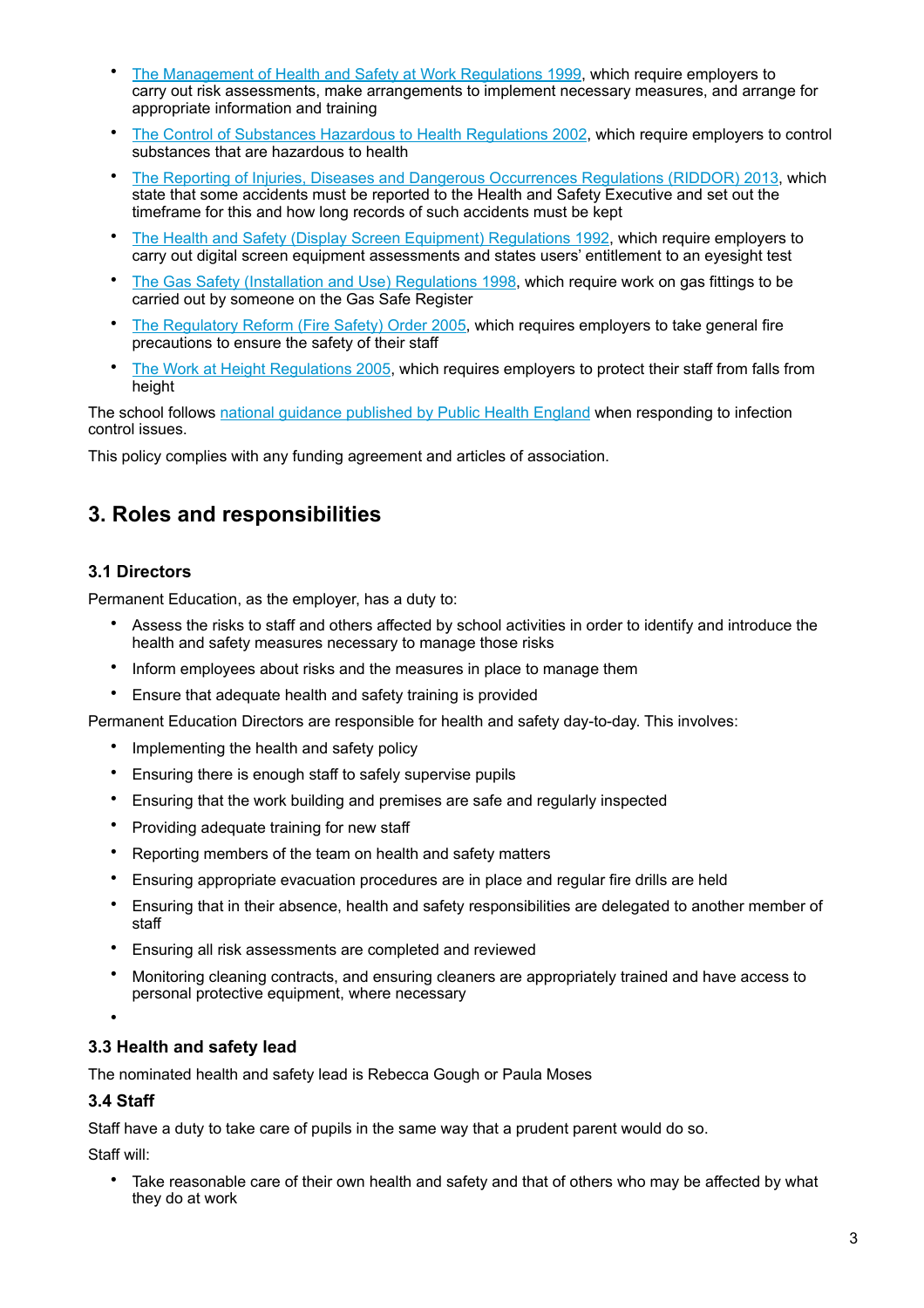- Co-operate with the Permanent Education on health and safety matters
- Work in accordance with training and instructions
- Inform the appropriate person of any work situation representing a serious and immediate danger so that remedial action can be taken
- Model safe and hygienic practice for pupils
- Understand emergency evacuation procedures and feel confident in implementing them

#### **3.5 Pupils and parents**

Pupils and parents are responsible for following the Permanent Education's health and safety advice, on-site and off-site, and for reporting any health and safety incidents to a member of staff.

#### **3.6 Contractors**

Contractors will agree health and safety practices with the directors before starting work. Before work begins the contractor will provide evidence that they have completed an adequate risk assessment of all their planned work.

### <span id="page-3-0"></span>**4. Fire**

Emergency exits, assembly points and assembly point instructions are clearly identified by safety signs and notices. Fire risk assessment of the premises will be reviewed regularly.

Emergency evacuations are practised at least once a term.

The fire alarm is a loud whistle

Fire alarm testing will take place before an on-site visit.

New staff will be trained in fire safety and all staff and pupils will be made aware of any new fire risks.

In the event of a fire:

- The alarm will be raised immediately by whoever discovers the fire and emergency services contacted. Evacuation procedures will also begin immediately
- Fire extinguishers may be used by staff only, and only then if staff are trained in how to operate them and are confident they can use them without putting themselves or others at risk
- Staff and pupils will congregate at the assembly points. These are identified by the setting.
- If a on-site visit from school, form tutors/class teachers will take a register of pupils, which will then be checked against the attendance register of that day
- The lead individual will take a register of all staff
- Staff and pupils will remain outside the building until the emergency services say it is safe to re-enter

The school will have special arrangements in place for the evacuation of people with mobility needs and fire risk assessments will also pay particular attention to those with disabilities.

A fire safety checklist can be found in appendix 1.

### <span id="page-3-1"></span>**6. COSHH**

Educational Establishments are required to control hazardous substances, which can take many forms, including:

- **Chemicals**
- Products containing chemicals
- **Fumes**
- Dusts
- **Vapours**
- Mists
- Gases and asphyxiating gases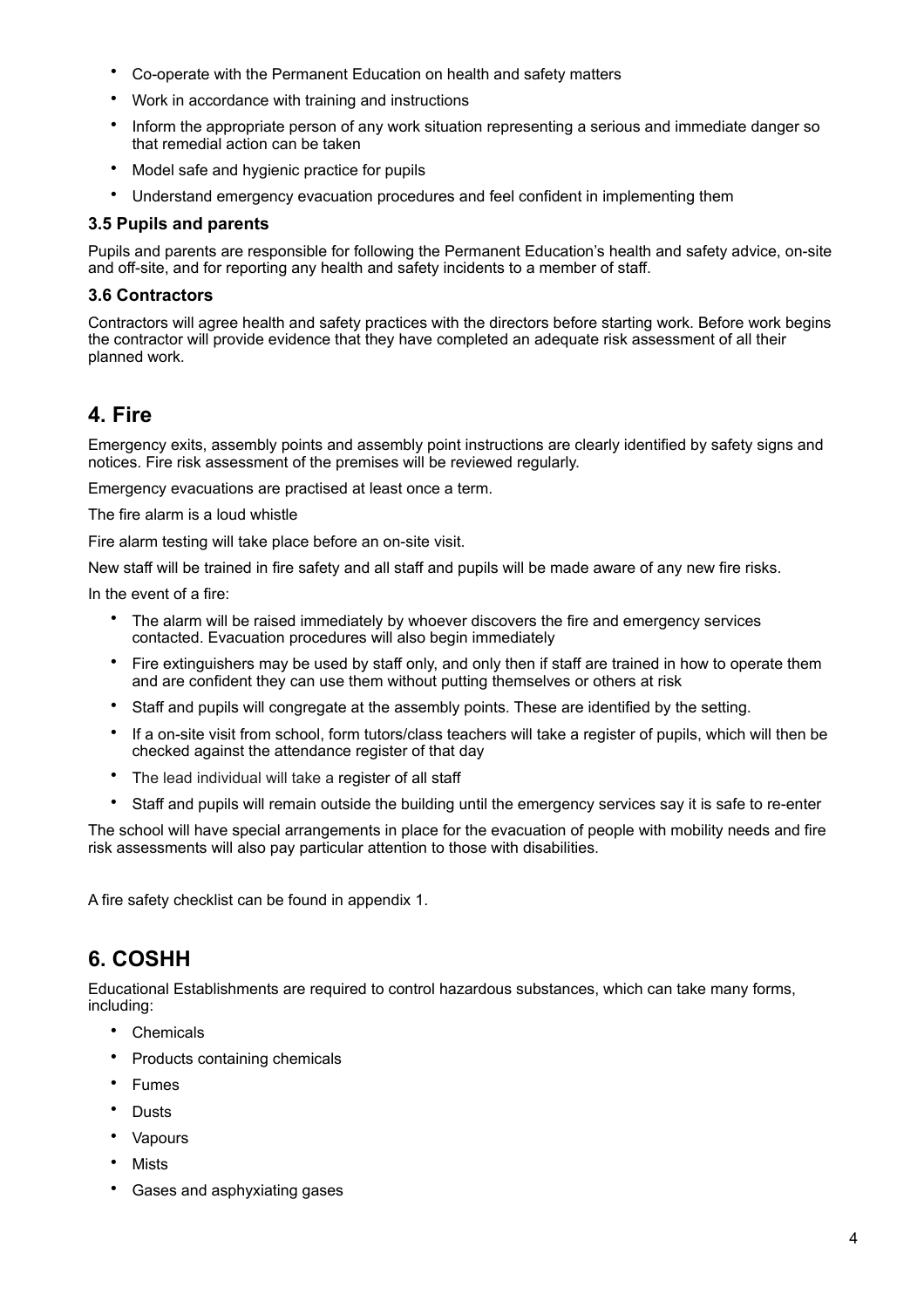• Germs that cause diseases, such as leptospirosis or legionnaires disease

Control of substances hazardous to health (COSHH) risk assessments are completed by Rebecca Gough and circulated to all employees who work with hazardous substances. Staff will also be provided with protective equipment, where necessary.

Our staff use and store hazardous products in accordance with instructions on the product label. All hazardous products are kept in their original containers, with clear labelling and product information.

*Hazardous products will be kept locked up and distributed to pupils under strict supervision*

Any hazardous products are disposed of in accordance with specific disposal procedures.

Emergency procedures, including procedures for dealing with spillages, are displayed near where hazardous products are stored and in areas where they are routinely used.

#### **6.1 Gas safety**

- Installation, maintenance and repair of gas appliances and fittings will be carried out by a competent Gas Safe registered engineer
- Gas pipework, appliances and flues are regularly maintained
- All rooms with gas appliances are checked to ensure that they have adequate ventilation

#### **6.3 Asbestos**

- Staff are briefed on the hazards of asbestos, the location of any asbestos in the company premises and the action to take if they suspect they have disturbed it
- Arrangements are in place to ensure that contractors are made aware of any asbestos on the premises and that it is not disturbed by their work
- Contractors will be advised that if they discover material which they suspect could be asbestos, they will stop work immediately until the area is declared safe
- A record is kept of the location of asbestos that has been found on the company site

### <span id="page-4-0"></span>**7. Equipment**

- All equipment and machinery is maintained in accordance with the manufacturer's instructions. In addition, maintenance schedules outline when extra checks should take place
- When new equipment is purchased, it is checked to ensure that it meets appropriate educational standards
- All equipment is stored in the appropriate storage containers and areas. All containers are labelled with the correct hazard sign and contents

#### **7.1 Electrical equipment**

- All staff are responsible for ensuring that they use and handle electrical equipment sensibly and safely
- Any pupil or volunteer who handles electrical appliances does so under the supervision of the member of staff who so directs them
- Any potential hazards will be reported to Rebecca Gough or Paula Moses immediately
- Only trained staff members can check plugs
- Where necessary a portable appliance test (PAT) will be carried out by a competent person
- All isolators switches are clearly marked to identify their machine
- Electrical apparatus and connections will not be touched by wet hands and will only be used in dry conditions
- Maintenance, repair, installation and disconnection work associated with permanently installed or portable electrical equipment is only carried out by a competent person

#### **7.3 Display screen equipment**

• All staff who use computers daily as a significant part of their normal work have a display screen equipment (DSE) assessment carried out. 'Significant' is taken to be continuous/near continuous spells of an hour or more at a time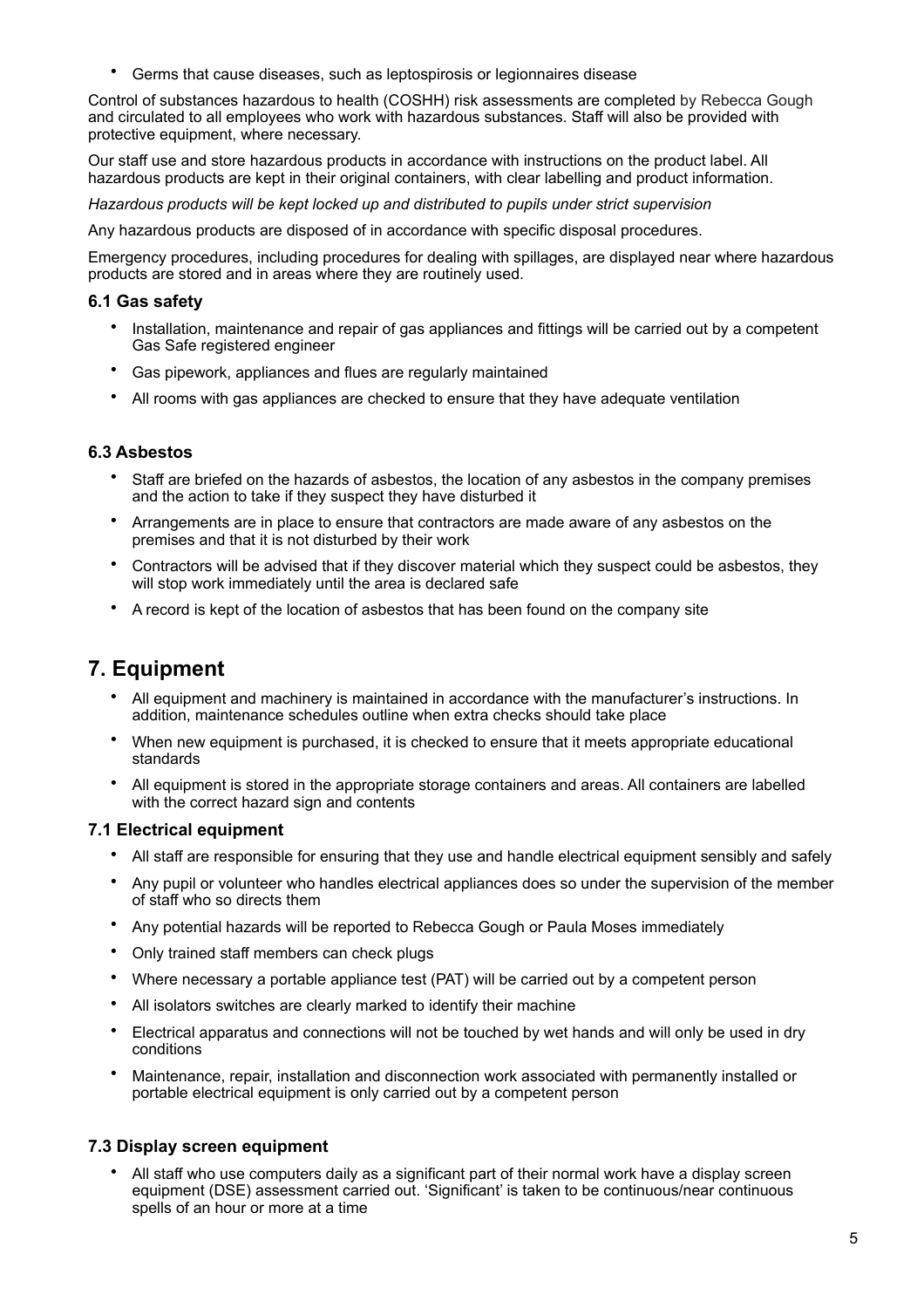• Staff identified as DSE users are entitled to an eyesight test for DSE use upon request, and at regular intervals thereafter, by a qualified optician (and corrective glasses provided if required specifically for DSE use)

#### **7.4 Specialist equipment**

Parents are responsible for the maintenance and safety of their children's wheelchairs. In an educational setting, staff promote the responsible use of wheelchairs.

Oxygen cylinders are stored in a designated space, and staff are trained in the removal storage and replacement of oxygen cylinders.

### <span id="page-5-0"></span>**8. Lone working**

Lone working may include:

- Late working
- Home or site visits
- Weekend working
- Site manager duties
- Site cleaning duties
- Working in a single occupancy office

Potentially dangerous activities, such as those where there is a risk of falling from height, will not be undertaken when working alone. If there are any doubts about the task to be performed then the task will be postponed until other staff members are available.

If lone working is to be undertaken, a colleague, friend or family member will be informed about where the member of staff is and when they are likely to return.

The lone worker will ensure that they are medically fit to work alone.

### <span id="page-5-1"></span>**9. Working at height**

We will ensure that work is properly planned, supervised and carried out by competent people with the skills, knowledge and experience to do the work.

In addition:

- Permanent Education retains ladders for working at height
- Pupils are prohibited from using ladders
- Staff will wear appropriate footwear and clothing when using ladders
- Contractors are expected to provide their own ladders for working at height
- Before using a ladder, staff are expected to conduct a visual inspection to ensure its safety
- Access to high levels, such as roofs, is only permitted by trained persons

### <span id="page-5-2"></span>**10. Manual handling**

It is up to individuals to determine whether they are fit to lift or move equipment and furniture. If an individual feels that to lift an item could result in injury or exacerbate an existing condition, they will ask for assistance.

The school will ensure that proper mechanical aids and lifting equipment are available in school, and that staff are trained in how to use them safely.

Staff and pupils are expected to use the following basic manual handling procedure:

- Plan the lift and assess the load. If it is awkward or heavy, use a mechanical aid, such as a trolley, or ask another person to help
- Take the more direct route that is clear from obstruction and is as flat as possible
- Ensure the area where you plan to offload the load is clear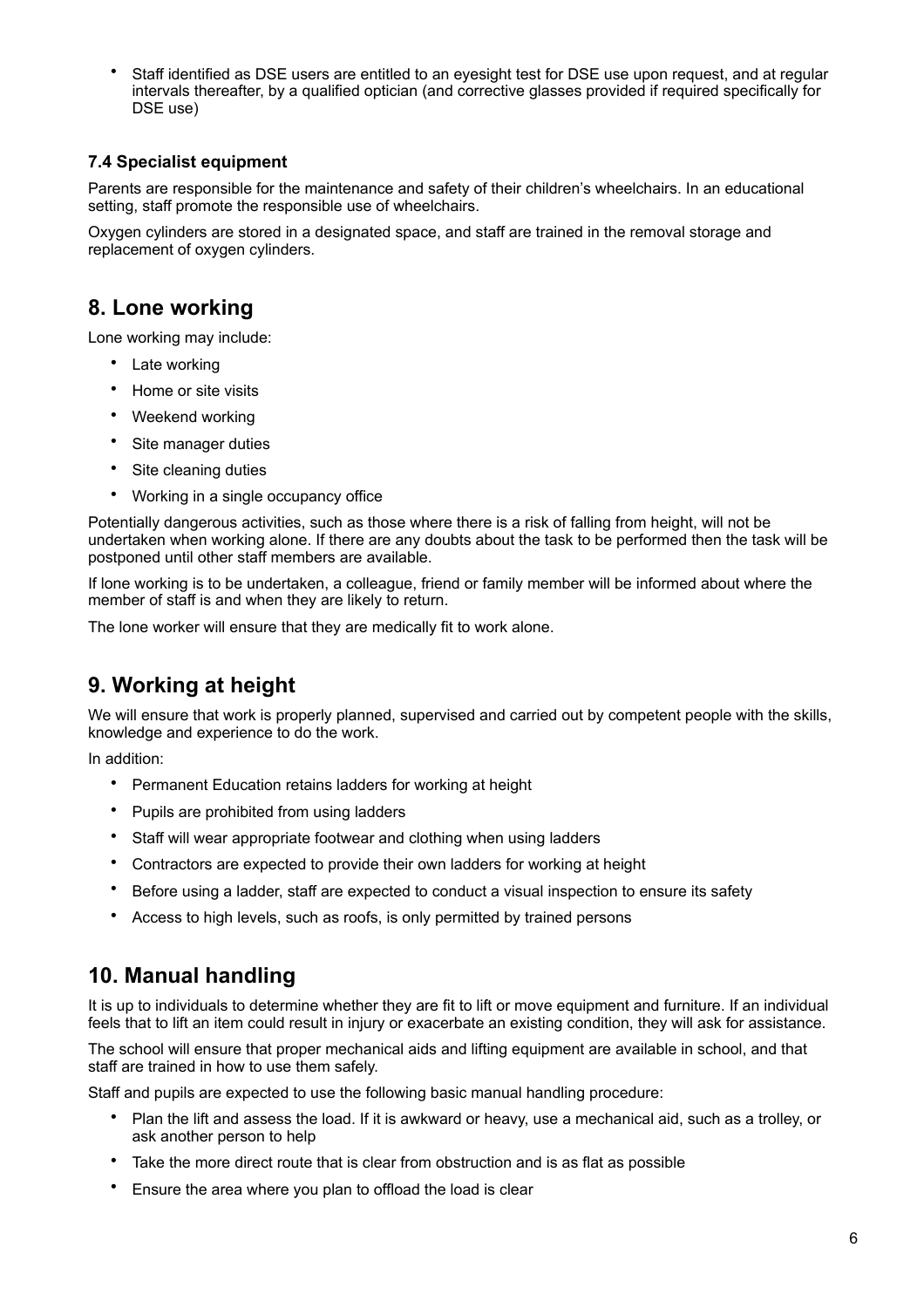• When lifting, bend your knees and keep your back straight, feet apart and angled out. Ensure the load is held close to the body and firmly. Lift smoothly and slowly and avoid twisting, stretching and reaching where practicable

### <span id="page-6-0"></span>**11. Off-site visits**

When taking pupils away from their school premises or providing activities during school holiday time, we will ensure that:

- Risk assessments will be completed where off-site visits and activities require them
- All off-site visits are appropriately staffed
- Staff will take a school mobile phone, a portable first aid kit, information about the specific medical needs of pupils along with the parents' contact details
- There will always be at least one first aider with a current paediatric first aid certificate on school trips and visits, as required by the statutory framework for the Early Years Foundation Stage.

### <span id="page-6-1"></span>**12. Lettings**

This policy applies to lettings. Those who hire any aspect of the company site or any facilities will be made aware of the content of the school's health and safety policy, and will have responsibility for complying with it.

### <span id="page-6-2"></span>**13. Violence at work**

We believe that staff should not be in any danger at work, and will not tolerate violent or threatening behaviour towards our staff.

All staff will report any incidents of aggression or violence (or near misses) directed to themselves to their line manager immediately. This applies to violence from pupils, visitors or other staff.

### <span id="page-6-3"></span>**14. Smoking**

Smoking is not permitted anywhere on the company premises.

### <span id="page-6-4"></span>**15. Infection prevention and control**

We follow national guidance published by Public Health England when responding to infection control issues. We will encourage staff and pupils to follow this good hygiene practice, outlined below, where applicable.

#### **15.1 Handwashing**

- Wash hands with liquid soap and warm water, and dry with paper towels
- Always wash hands after using the toilet, before eating or handling food, and after handling animals
- Cover all cuts and abrasions with waterproof dressings

#### **15.2 Coughing and sneezing**

- Cover mouth and nose with a tissue
- Wash hands after using or disposing of tissues
- Spitting is discouraged

#### **15.3 Personal protective equipment**

- Wear disposable non-powdered vinyl or latex-free CE-marked gloves and disposable plastic aprons where there is a risk of splashing or contamination with blood/body fluids (for example, nappy or pad changing)
- Wear goggles if there is a risk of splashing to the face
- Use the correct personal protective equipment when handling cleaning chemicals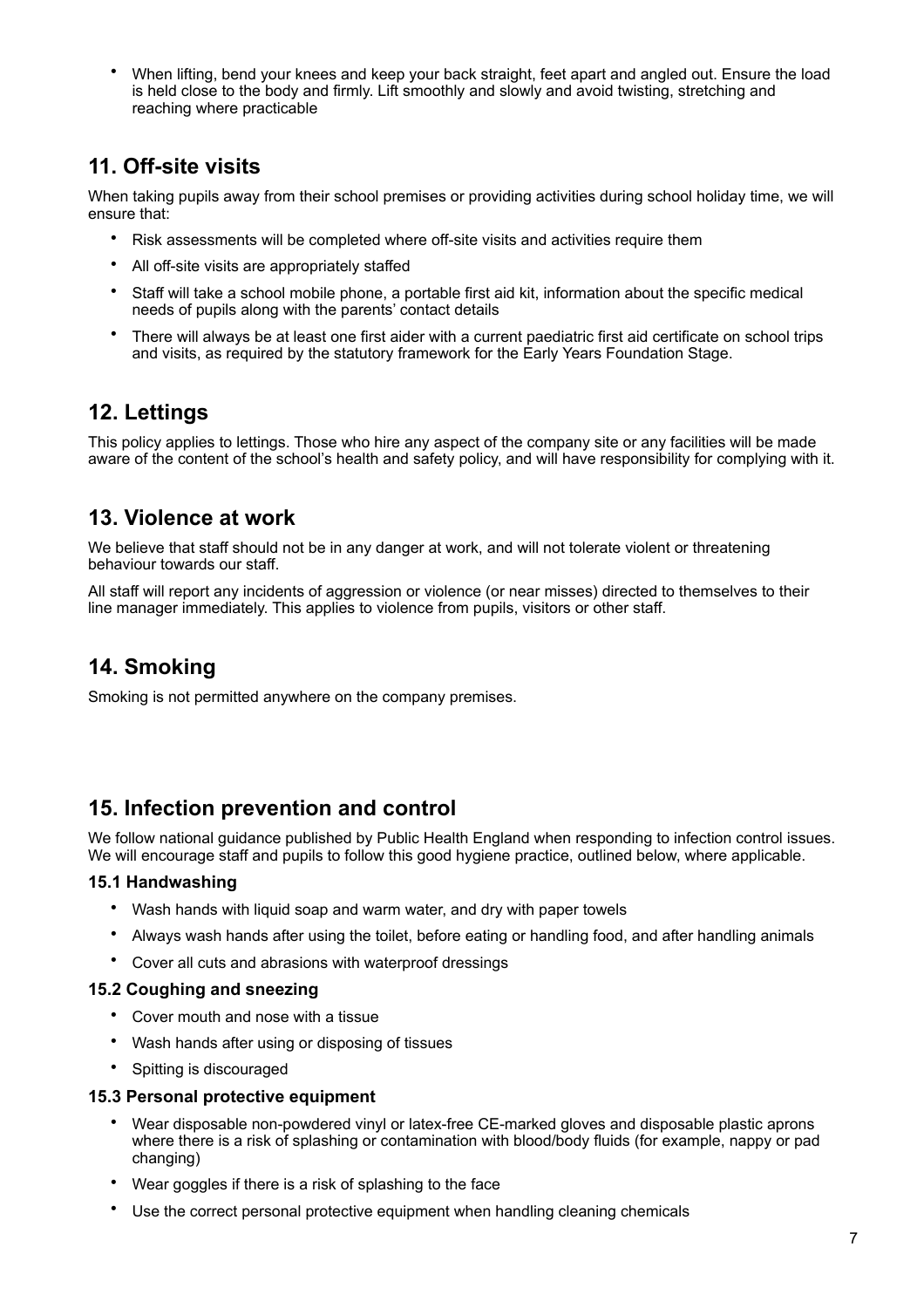#### **15.4 Cleaning of the environment**

• Clean the environment frequently and thoroughly

#### **15.5 Cleaning of blood and body fluid spillages**

- Clean up all spillages of blood, faeces, saliva, vomit, nasal and eye discharges immediately and wear personal protective equipment
- When spillages occur, clean using a product that combines both a detergent and a disinfectant and use as per manufacturer's instructions. Ensure it is effective against bacteria and viruses and suitable for use on the affected surface
- Never use mops for cleaning up blood and body fluid spillages use disposable paper towels and discard clinical waste as described below
- Make spillage kits available for blood spills

#### **15.6 Laundry**

- Wash laundry in a separate dedicated facility
- Wash soiled linen separately and at the hottest wash the fabric will tolerate
- Wear personal protective clothing when handling soiled linen
- Bag children's soiled clothing to be sent home, never rinse by hand

#### **15.7 Clinical waste**

- Always segregate domestic and clinical waste, in accordance with local policy
- Used nappies/pads, gloves, aprons and soiled dressings are stored in correct clinical waste bags in foot-operated bins
- Remove clinical waste with a registered waste contractor
- Remove all clinical waste bags when they are two-thirds full and store in a dedicated, secure area while awaiting collection

#### **15.8 Animals**

- Wash hands before and after handling any animals
- Keep animals' living quarters clean and away from food areas
- Dispose of animal waste regularly, and keep litter boxes away from pupils
- Supervise pupils when playing with animals

#### **15.9 Pupils vulnerable to infection**

Some medical conditions make pupils vulnerable to infections that would rarely be serious in most children. The school will normally have been made aware of such vulnerable children. These children are particularly vulnerable to chickenpox, measles or slapped cheek disease (parvovirus B19) and, if exposed to either of these, the parent/carer will be informed promptly and further medical advice sought. We will advise these children to have additional immunisations, for example for pneumococcal and influenza.

#### **15.10 Exclusion periods for infectious diseases**

The school will follow recommended exclusion periods outlined by Public Health England.

In the event of an epidemic/pandemic, we will follow advice from Public Health England about the appropriate course of action.

### <span id="page-7-0"></span>**16. New and expectant mothers**

Risk assessments will be carried out whenever any employee or pupil notifies the company that they are pregnant.

Appropriate measures will be put in place to control risks identified. Some specific risks are summarised below:

• Chickenpox can affect the pregnancy if a woman has not already had the infection. Expectant mothers should report exposure to antenatal carer and GP at any stage of exposure. Shingles is caused by the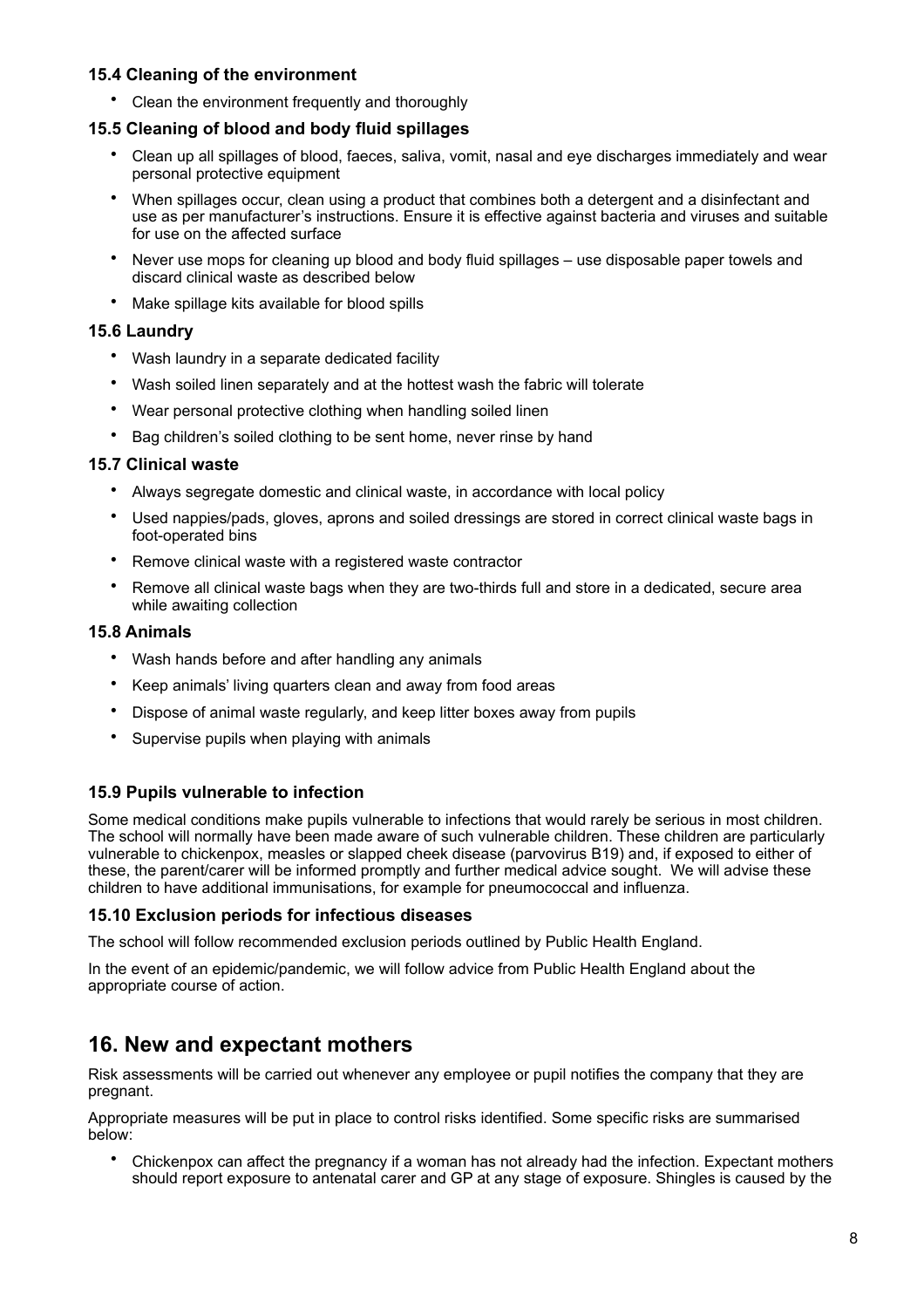same virus as chickenpox, so anyone who has not had chickenpox is potentially vulnerable to the infection if they have close contact with a case of shingles

- If a pregnant woman comes into contact with measles or German measles (rubella), she should inform her antenatal carer and GP immediately to ensure investigation
- Slapped cheek disease (parvovirus B19) can occasionally affect an unborn child. If exposed early in pregnancy (before 20 weeks), the pregnant woman should inform her antenatal care and GP as this must be investigated promptly

### <span id="page-8-0"></span>**17. Occupational stress**

We are committed to promoting high levels of health and wellbeing and recognise the importance of identifying and reducing workplace stressors through risk assessment.

Systems are in place within the company for responding to individual concerns and monitoring staff workloads.

### <span id="page-8-1"></span>**18. Accident reporting**

#### **18.1 Accident record book**

- An accident form will be completed as soon as possible after the accident occurs by the member of staff or first aider who deals with it. An accident form template can be found in appendix 2
- As much detail as possible will be supplied when reporting an accident
- Information about injuries will also be kept in the pupil's educational record
- Records held in the first aid and accident book will be retained by the school for a minimum of 3 years, in accordance with regulation 25 of the Social Security (Claims and Payments) Regulations 1979, and then securely disposed of.

#### **18.2 Reporting to the Health and Safety Executive**

The directors will keep a record of any accident which results in a reportable injury, disease, or dangerous occurrence as defined in the RIDDOR 2013 legislation (regulations 4, 5, 6 and 7).

The directors will report these to the Health and Safety Executive as soon as is reasonably practicable and in any event within 10 days of the incident.

Reportable injuries, diseases or dangerous occurrences include:

- Death
- Specified injuries. These are:
	- o Fractures, other than to fingers, thumbs and toes
	- o Amputations
	- o Any injury likely to lead to permanent loss of sight or reduction in sight
	- $\circ$  Any crush injury to the head or torso causing damage to the brain or internal organs
	- o Serious burns (including scalding)
	- o Any scalping requiring hospital treatment
	- o Any loss of consciousness caused by head injury or asphyxia
	- o Any other injury arising from working in an enclosed space which leads to hypothermia or heat-induced illness, or requires resuscitation or admittance to hospital for more than 24 hours
- Injuries where an employee is away from work or unable to perform their normal work duties for more than 7 consecutive days
- Where an accident leads to someone being taken to hospital
- Where something happens that does not result in an injury, but could have done
- Near-miss events that do not result in an injury, but could have done. Examples of near-miss events relevant to educational settings include, but are not limited to: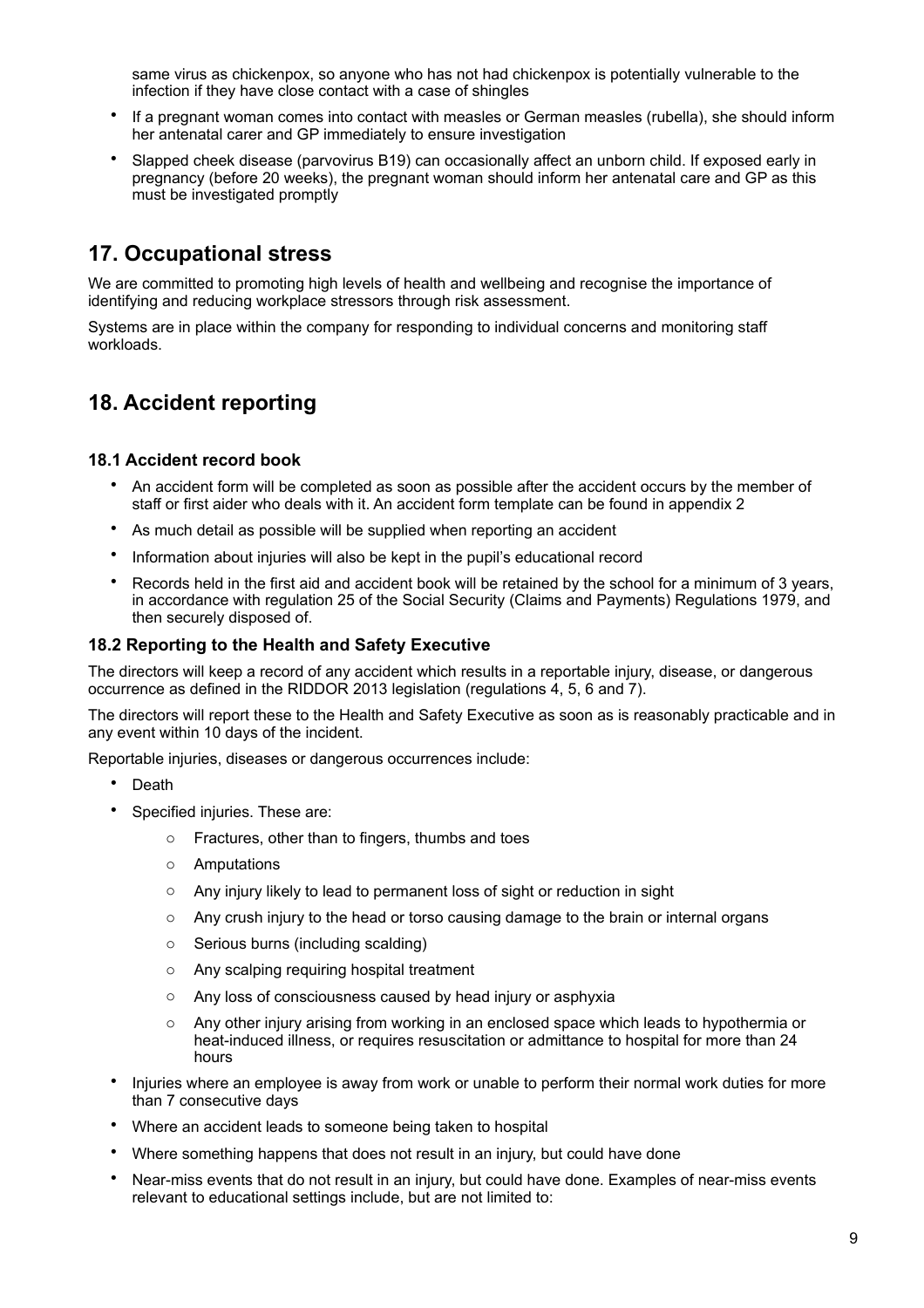- o The collapse or failure of load-bearing parts of lifts and lifting equipment
- $\circ$  The accidental release of a biological agent likely to cause severe human illness
- o The accidental release or escape of any substance that may cause a serious injury or damage to health
- o An electrical short circuit or overload causing a fire or explosion

Information on how to make a RIDDOR report is available here:

[How to make a RIDDOR report, HSE](http://www.hse.gov.uk/riddor/report.htm) http://www.hse.gov.uk/riddor/report.htm

#### **18.3 Notifying parents**

The Directors will inform parents of any accident or injury sustained by a pupil, and any first aid treatment given, on the same day, or as soon as reasonably practicable.

#### **18.4 Reporting to child protection agencies**

The Directors will also notify the local child protection agencies of any serious accident or injury to, or the death of, a pupil while in the company's care.

### <span id="page-9-0"></span>**19. Training**

Our staff are provided with health and safety training as part of their induction process.

Staff who work in high risk environments, such as in science labs or with woodwork equipment, or work with pupils with special educational needs (SEN), are given additional health and safety training.

### <span id="page-9-1"></span>**20. Monitoring**

This policy will be reviewed by the Directors every 2 years.

At every review, the policy will be approved by the full staff body.

### <span id="page-9-2"></span>**21. Links with other policies**

This health and safety policy links to the following policies:

- First aid
- Risk assessment
- Supporting pupils with medical conditions
- Accessibility plan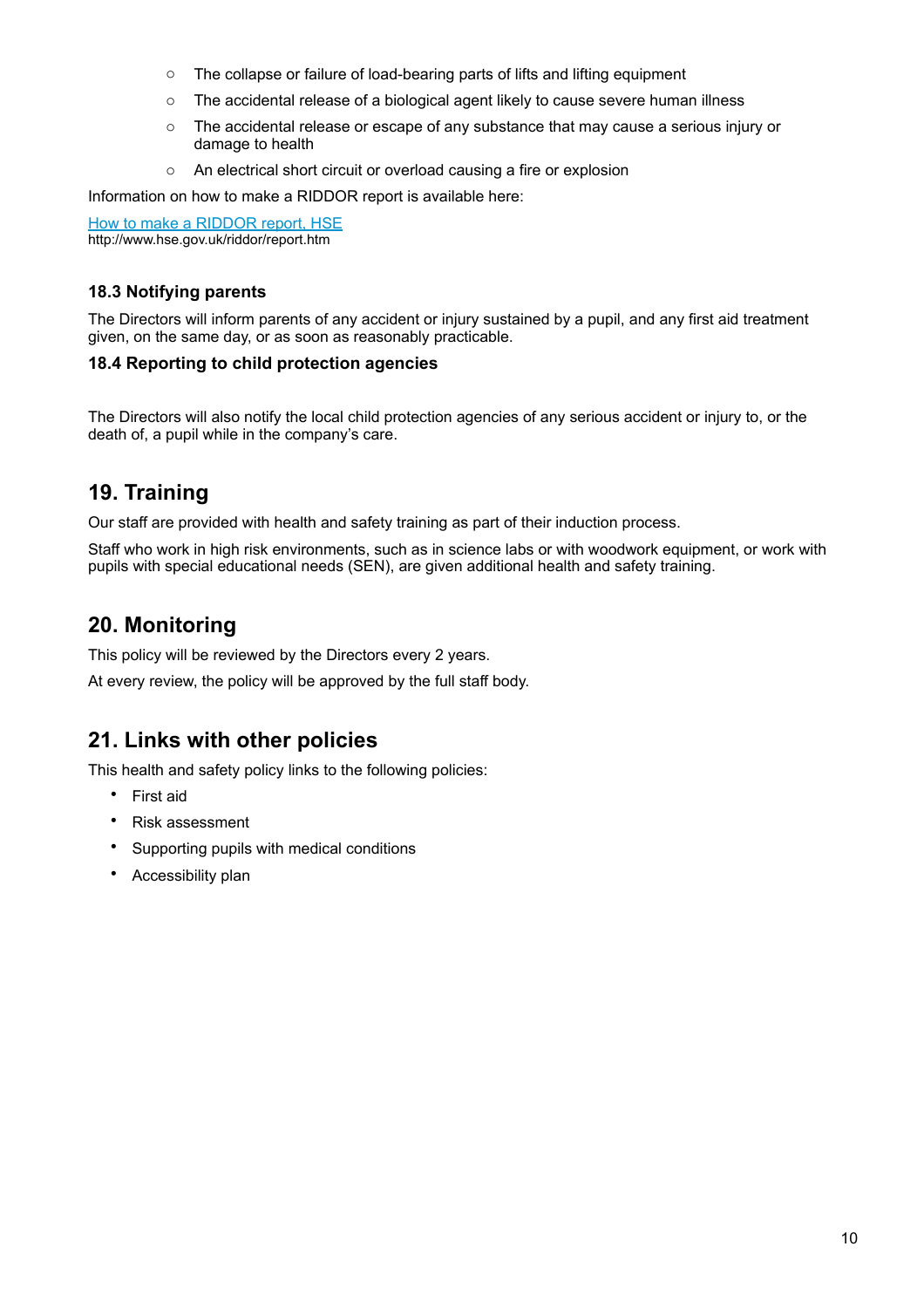# <span id="page-10-0"></span>**Appendix 1. Fire safety checklist**

| <b>Issue to check</b>                                                                    | <b>Yes/No</b> |
|------------------------------------------------------------------------------------------|---------------|
| Are fire regulations prominently displayed?                                              |               |
| Is fire-fighting equipment, including fire blankets,<br>in place?                        |               |
| Does fire-fighting equipment give details for the<br>type of fire it should be used for? |               |
| Are fire exits clearly labelled?                                                         |               |
| Are fire doors fitted with self-closing mechanisms?                                      |               |
| Are flammable materials stored away from open<br>flames?                                 |               |
| Do all staff and pupils understand what to do in<br>the event of a fire?                 |               |
| Can you easily hear the fire alarm from all areas?                                       |               |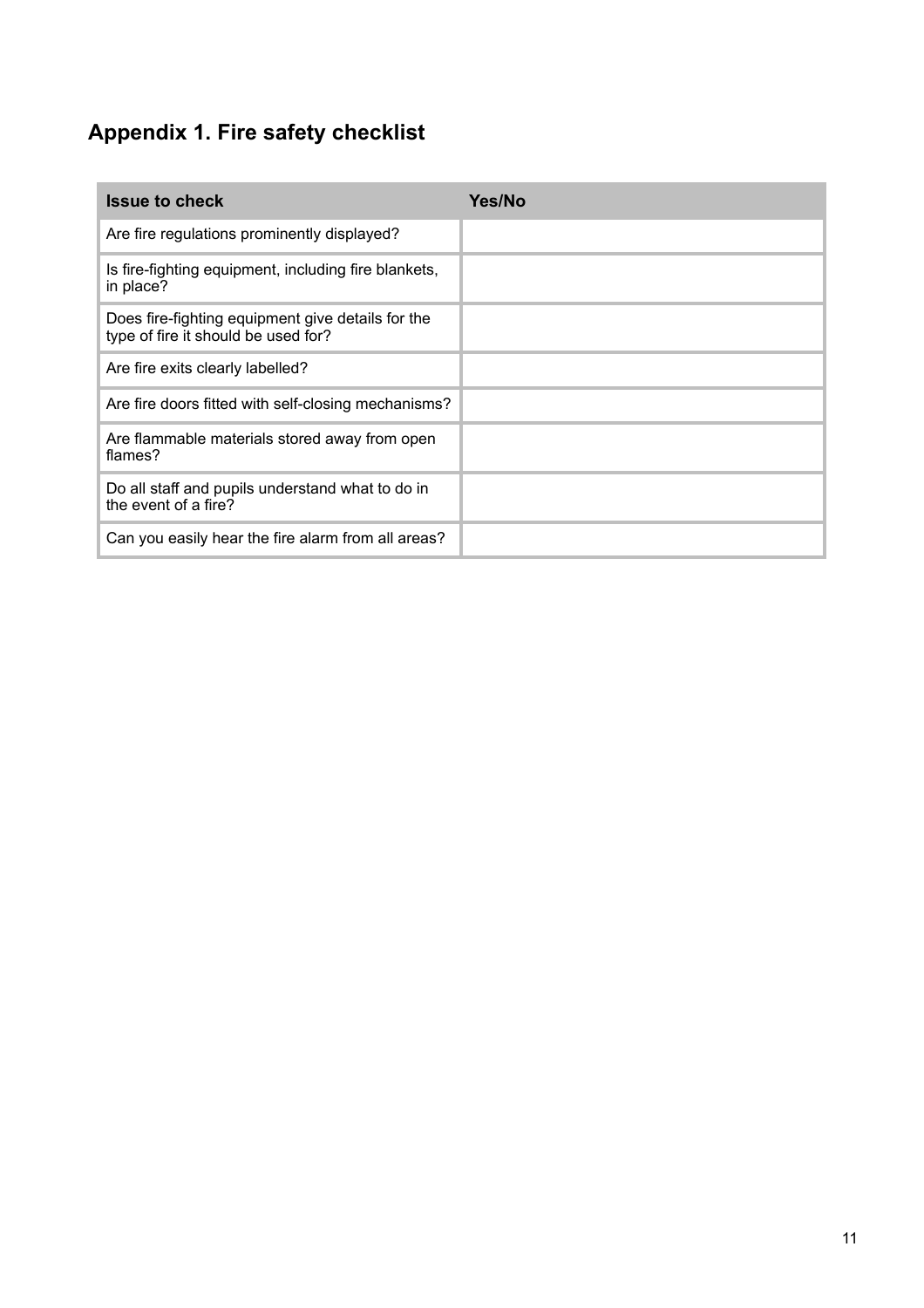## <span id="page-11-0"></span>**Appendix 2. Accident report**

<span id="page-11-1"></span>

| Name of injured person                                                                                                                                      |  | <b>Role/class</b>              |  |  |
|-------------------------------------------------------------------------------------------------------------------------------------------------------------|--|--------------------------------|--|--|
| Date and time of<br>incident                                                                                                                                |  | <b>Location of</b><br>incident |  |  |
| <b>Incident details</b>                                                                                                                                     |  |                                |  |  |
| Describe in detail what happened, how it happened and what injuries the person incurred                                                                     |  |                                |  |  |
| <b>Action taken</b>                                                                                                                                         |  |                                |  |  |
| Describe the steps taken in response to the incident, including any first aid treatment, and what happened to<br>the injured person immediately afterwards. |  |                                |  |  |
| <b>Follow-up action required</b>                                                                                                                            |  |                                |  |  |
| Outline what steps the school will take to check on the injured person, and what it will do to reduce the risk of<br>the incident happening again           |  |                                |  |  |
| Name of person<br>attending the incident                                                                                                                    |  |                                |  |  |
| <b>Signature</b>                                                                                                                                            |  | <b>Date</b>                    |  |  |

### **Appendix 3. Asbestos record**

*The text in this table are suggestions only. The table will need to be adapted to your school's specific circumstances.* 

| Location   | <b>Product</b>     | How<br>much | <b>Surface</b><br>coating | <b>Conditio</b><br>$\mathsf{n}$ | Ease of<br>access | <b>Asbestos</b><br>type | <b>Comment</b> |
|------------|--------------------|-------------|---------------------------|---------------------------------|-------------------|-------------------------|----------------|
| Roof       | Asbestos<br>cement | Whole roof  | None                      | Fairly good                     | <b>Difficult</b>  | White                   |                |
| Store room | Pipes              | 6x3m        | Metal case                | Good                            | Medium            | Unknown                 |                |
|            |                    |             |                           |                                 |                   |                         |                |
|            |                    |             |                           |                                 |                   |                         |                |
|            |                    |             |                           |                                 |                   |                         |                |
|            |                    |             |                           |                                 |                   |                         |                |
|            |                    |             |                           |                                 |                   |                         |                |
|            |                    |             |                           |                                 |                   |                         |                |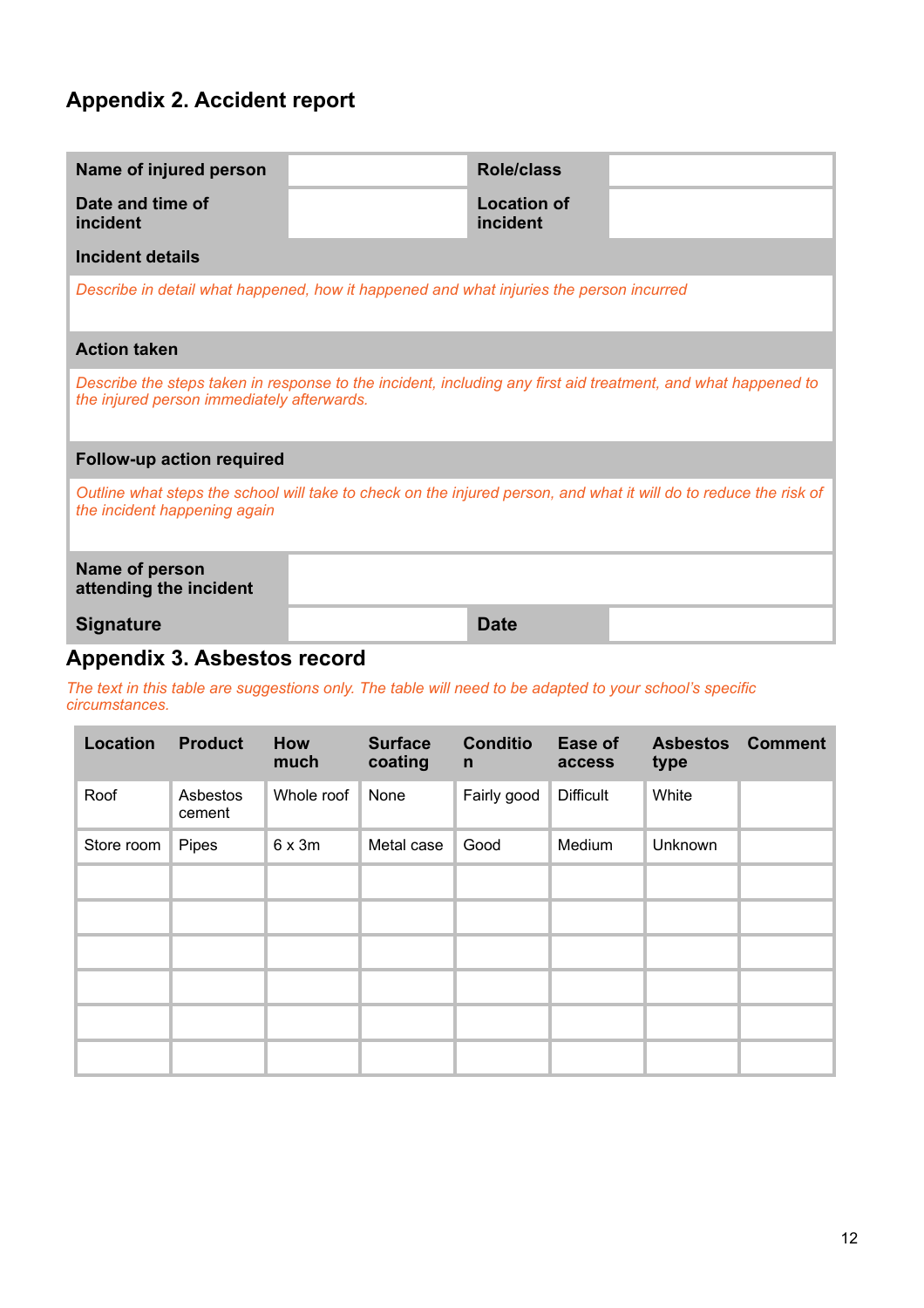### <span id="page-12-0"></span>**Appendix 4. Recommended absence period for preventing the spread of infection**

This list of recommended absence periods for preventing the spread of infection is taken from non-statutory guidance for schools and other childcare settings from Public Health England. For each of these infections or complaints, there is further information in the quidance on the symptoms, how it spreads and some 'do's and [don'ts' to follow that you can check.](https://www.gov.uk/government/publications/health-protection-in-schools-and-other-childcare-facilities/chapter-9-managing-specific-infectious-diseases)

| Infection or complaint                                     | Recommended period to be kept away from school or<br>nursery                                                                                                                                                                                                                                                                                                                   |
|------------------------------------------------------------|--------------------------------------------------------------------------------------------------------------------------------------------------------------------------------------------------------------------------------------------------------------------------------------------------------------------------------------------------------------------------------|
| Athlete's foot                                             | None.                                                                                                                                                                                                                                                                                                                                                                          |
| Campylobacter                                              | Until 48 hours after symptoms have stopped.                                                                                                                                                                                                                                                                                                                                    |
| <b>Chicken pox (shingles)</b>                              | Cases of chickenpox are generally infectious from 2 days before the<br>rash appears to 5 days after the onset of rash. Although the usual<br>exclusion period is 5 days, all lesions should be crusted over before<br>children return to nursery or school.                                                                                                                    |
|                                                            | A person with shingles is infectious to those who have not had<br>chickenpox and should be excluded from school if the rash is<br>weeping and cannot be covered or until the rash is dry and crusted<br>over.                                                                                                                                                                  |
| <b>Cold sores</b>                                          | None.                                                                                                                                                                                                                                                                                                                                                                          |
| Rubella (German measles)                                   | 5 days from appearance of the rash.                                                                                                                                                                                                                                                                                                                                            |
| Hand, foot and mouth                                       | Children are safe to return to school or nursery as soon as they are<br>feeling better, there is no need to stay off until the blisters have all<br>healed.                                                                                                                                                                                                                    |
| Impetigo                                                   | Until lesions are crusted and healed, or 48 hours after starting<br>antibiotic treatment.                                                                                                                                                                                                                                                                                      |
| <b>Measles</b>                                             | Cases are infectious from 4 days before onset of rash to 4 days after<br>so it is important to ensure cases are excluded from school during<br>this period.                                                                                                                                                                                                                    |
| Ringworm                                                   | Exclusion not needed once treatment has started.                                                                                                                                                                                                                                                                                                                               |
| <b>Scabies</b>                                             | The infected child or staff member should be excluded until after the<br>first treatment has been carried out.                                                                                                                                                                                                                                                                 |
| <b>Scarlet fever</b>                                       | Children can return to school 24 hours after commencing appropriate<br>antibiotic treatment. If no antibiotics have been administered the<br>person will be infectious for 2 to 3 weeks. If there is an outbreak of<br>scarlet fever at the school or nursery, the health protection team will<br>assist with letters and factsheet to send to parents or carers and<br>staff. |
| Slapped cheek syndrome,<br>Parvovirus B19, Fifth's disease | None (not infectious by the time the rash has developed).                                                                                                                                                                                                                                                                                                                      |
| <b>Bacillary Dysentery (Shigella)</b>                      | Microbiological clearance is required for some types of shigella<br>species prior to the child or food handler returning to school.                                                                                                                                                                                                                                            |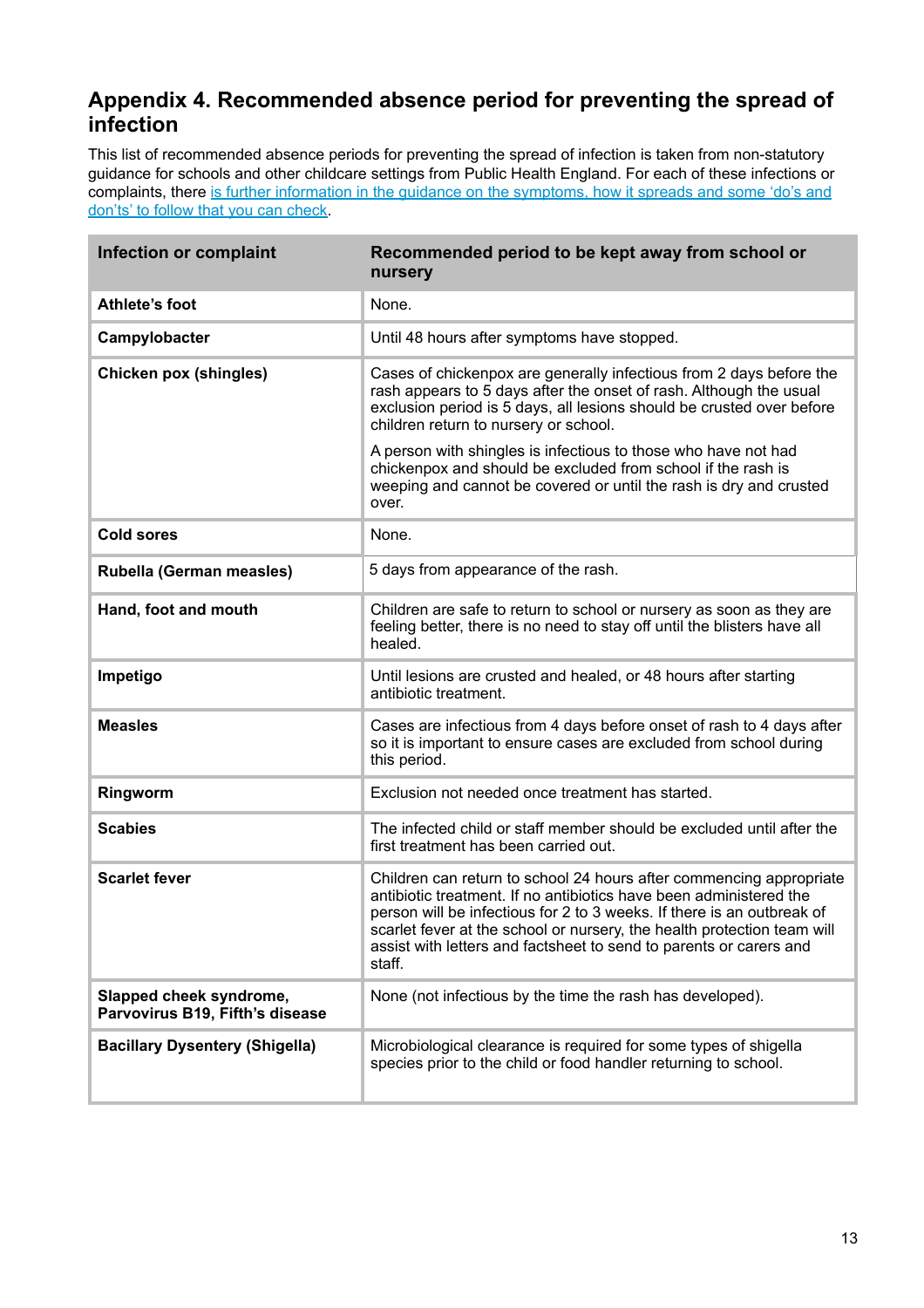| Diarrhoea and/or vomiting<br>(Gastroenteritis) | Children and adults with diarrhoea or vomiting should be excluded<br>until 48 hours after symptoms have stopped and they are well<br>enough to return. If medication is prescribed, ensure that the full<br>course is completed and there is no further diarrhoea or vomiting for<br>48 hours after the course is completed.                                            |
|------------------------------------------------|-------------------------------------------------------------------------------------------------------------------------------------------------------------------------------------------------------------------------------------------------------------------------------------------------------------------------------------------------------------------------|
|                                                | For some gastrointestinal infections, longer periods of exclusion from<br>school are required and there may be a need to obtain<br>microbiological clearance. For these groups, your local health<br>protection team, school health advisor or environmental health officer<br>will advise.                                                                             |
|                                                | If a child has been diagnosed with cryptosporidium, they should NOT<br>go swimming for 2 weeks following the last episode of diarrhoea.                                                                                                                                                                                                                                 |
| <b>Cryptosporidiosis</b>                       | Until 48 hours after symptoms have stopped.                                                                                                                                                                                                                                                                                                                             |
| E. coli (verocytotoxigenic or<br>VTEC)         | The standard exclusion period is until 48 hours after symptoms have<br>resolved. However, some people pose a greater risk to others and<br>may be excluded until they have a negative stool sample (for<br>example, pre-school infants, food handlers, and care staff working<br>with vulnerable people). The health protection team will advise in<br>these instances. |
| <b>Food poisoning</b>                          | Until 48 hours from the last episode of vomiting and diarrhoea and<br>they are well enough to return. Some infections may require longer<br>periods (local health protection team will advise).                                                                                                                                                                         |
| <b>Salmonella</b>                              | Until 48 hours after symptoms have stopped.                                                                                                                                                                                                                                                                                                                             |
| <b>Typhoid and Paratyphoid fever</b>           | Seek advice from environmental health officers or the local health<br>protection team.                                                                                                                                                                                                                                                                                  |
| Flu (influenza)                                | Until recovered.                                                                                                                                                                                                                                                                                                                                                        |
| <b>Tuberculosis (TB)</b>                       | Pupils and staff with infectious TB can return to school after 2 weeks<br>of treatment if well enough to do so and as long as they have<br>responded to anti-TB therapy. Pupils and staff with non-pulmonary<br>TB do not require exclusion and can return to school as soon as they<br>are well enough.                                                                |
| <b>Whooping cough (pertussis)</b>              | A child or staff member should not return to school until they have<br>had 48 hours of appropriate treatment with antibiotics and they feel<br>well enough to do so or 21 days from onset of illness if no antibiotic<br>treatment.                                                                                                                                     |
| Conjunctivitis                                 | None.                                                                                                                                                                                                                                                                                                                                                                   |
| <b>Giardia</b>                                 | Until 48 hours after symptoms have stopped.                                                                                                                                                                                                                                                                                                                             |
| <b>Glandular fever</b>                         | None (can return once they feel well).                                                                                                                                                                                                                                                                                                                                  |
| <b>Head lice</b>                               | None.                                                                                                                                                                                                                                                                                                                                                                   |
| <b>Hepatitis A</b>                             | Exclude cases from school while unwell or until 7 days after the onset<br>of jaundice (or onset of symptoms if no jaundice, or if under 5, or<br>where hygiene is poor. There is no need to exclude well, older<br>children with good hygiene who will have been much more infectious<br>prior to diagnosis.                                                            |
| <b>Hepatitis B</b>                             | Acute cases of hepatitis B will be too ill to attend school and their<br>doctors will advise when they can return. Do not exclude chronic<br>cases of hepatitis B or restrict their activities. Similarly, do not<br>exclude staff with chronic hepatitis B infection. Contact your local<br>health protection team for more advice if required.                        |